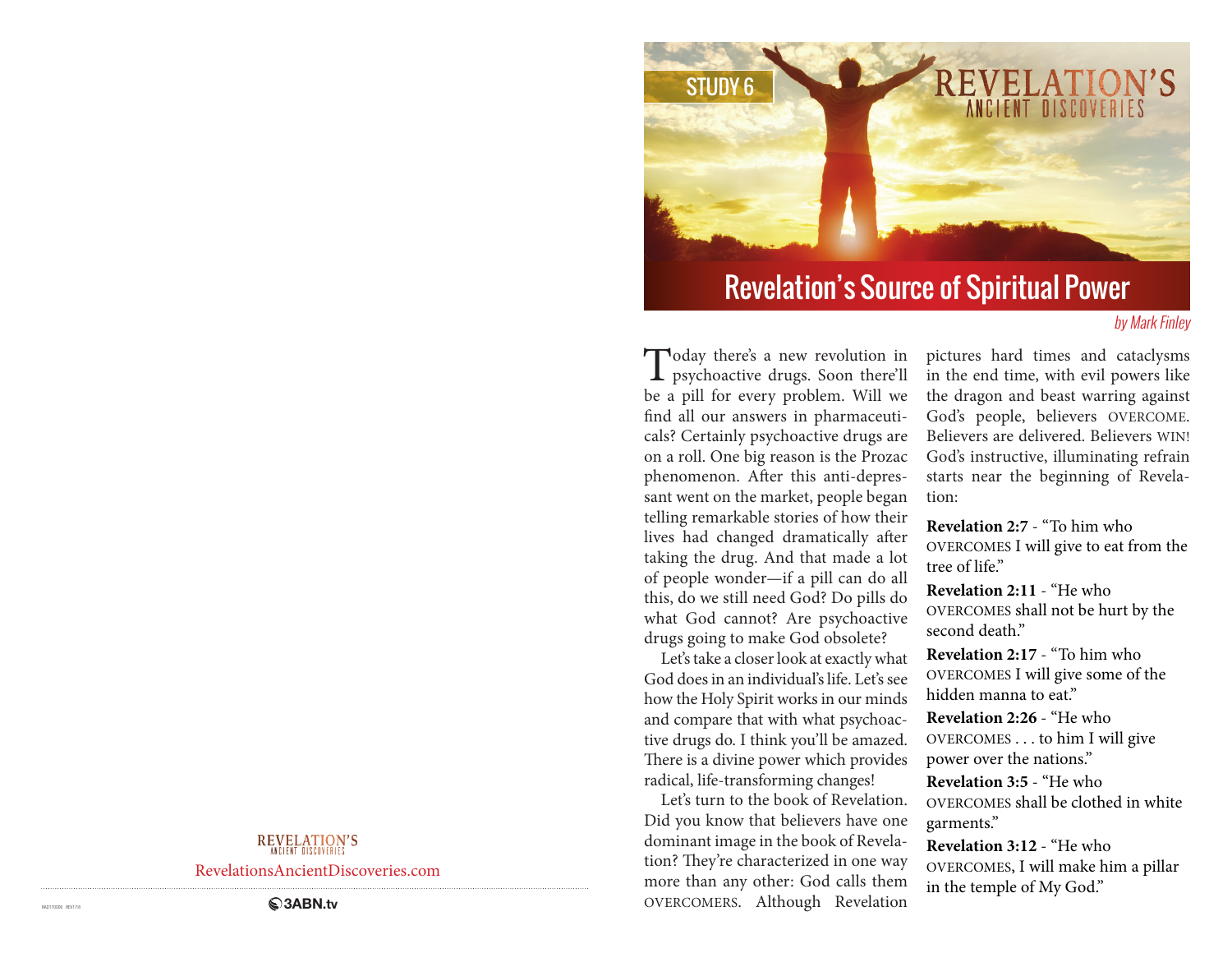**Revelation 3:21** - "To him who OVERCOMES I will grant to sit with Me on My throne."

The book of Revelation pictures believers as victors who overcome adversity and evil. We see the same theme later in the book. Speaking of Satan, the accuser, the enemy, **Revelation 12:11** says, "They OVERCAME him by the blood of the Lamb and by the word of their testimony." At the end of the book, this same picture emerges. God promises in **Revelation 21:6-7**: "He who OVERCOMES shall inherit all things, and I will be his God and he shall be My son."

In various places, Revelation pictures believers joyously celebrating before God's throne.

> chains of sin which bind us while drug medication deals only with symptoms.

They're pictured as having gone through great tribulation and coming out *triumphant*. Believers overcome

even in the worst of times. That's part of Revelation's message, friends. It's telling us that we weak, sinful human beings can be overcomers. We needn't be intimidated by the forces of evil in this world.

Yes, we may be weak, handicapped by our heredity, by our family of origin, by our environment. But Scripture still offers us hope that we can be overcomers and rise above these things. I've seen God radically transform people around the world—their lives changed forever:

Drunkards become sober.

Thieves become honest.

Money-grabbing businessmen

become unselfish, compassionate husbands and fathers.

Angry, bitter people become renewed in spirit.

Prostitutes and lust-filled men become transformed.

Hearts filled with hatred become filled with love.

It's a miracle—a miracle of God's grace! What God does in human hearts and lives is remarkable. The Apostle Paul shouts it in these words: "If any man [or woman] is in Christ, he is a new creation; old things have passed away; behold, all things have become new." **2 Corinthians 5:17**.

How does it

happen? How does transform our lives? The Bible calls this experience "the new birth" or being The Spirit's power frees us from the  $\overrightarrow{God}$ 

"born again." To be born again means to be radically transformed from deep within by the power of the Holy Spirit. It means to have a new way of looking at things, a new power operating in your life, new desires, new impulses, new joy and peace in your life.

The human mind cannot understand it, but we become overcomers through the Spirit. We're born again, powerfully changed, with a new power working in our lives. The Spirit has uprooted anger, bitterness, lust, and addictions and replaced them with love, joy, peace, and longsuffering.

The Spirit's power liberates us from the bondage of habits that destroy our souls. **2 Corinthians 3:17** puts it this



way: "Where the Spirit of the Lord is, there is liberty." The Spirit's power frees us from the chains of sin which bind us while drug medication deals only with symptoms. If a person is depressed, certain pills may ease that depression. But no psychoactive drug can show you WHY you're depressed, what lies behind your anger, or what contributes to your anxiety. In our rush to just medicate the mind, we forget that pills don't give us the wisdom or insight we need to deal with our problems and grow through them. But the Holy Spirit works in us to do precisely that. He's the Spirit of revelation, and His revelations can produce dramatic results.

One more thing God's Spirit does is fill up our lives with good things. Look at **Galatians 5:22-23**: "The fruit of the Spirit is love, joy, peace, longsuffering, kindness, goodness, faithfulness, gentleness, self control." Those good qualities the Holy Spirit reproduces inside us. That's how we keep growing. The Spirit moves us down a path that leads to abundant life—everlasting life. Pills can't do that. Pills may be a temporary help, but the Holy Spirit sticks with us for the long haul. He's not an artificial additive. He fills us with good character qualities. And being filled with the

Spirit produces no side effects. There's no down side.

**Ephesians 3:16** talks about being "strengthened with might through His Spirit in the inner man." You can be strengthened with the mighty power of God inside you! You can be different than you are! You don't need to struggle with the same habits over and over again. When life presses you down, when you struggle with impulses which seem uncontrollable, when you feel too weak to try - remember the Apostle Paul's words, "Yet in all these things we are more than conquerors through Him who loved us." **Romans 8:37**. God has called you to be a winner, not a loser. Our willpower is weak, but when we surrender our will to Him, He gives us power directly from His throne.

My own Dad Jim Finley was born to a problem family in the New York City slum called "Hell's Kitchen." He picked up bad habits, left home, joined the Navy and was going down the wrong road in life when he dropped to his knees and gave his heart to Christ. Dad didn't just get out of Hell's Kitchen. Hell's Kitchen got out of him. My father truly escaped from his old life because he truly made a commitment, heart and soul. That's how we become OVERCOMERS. R